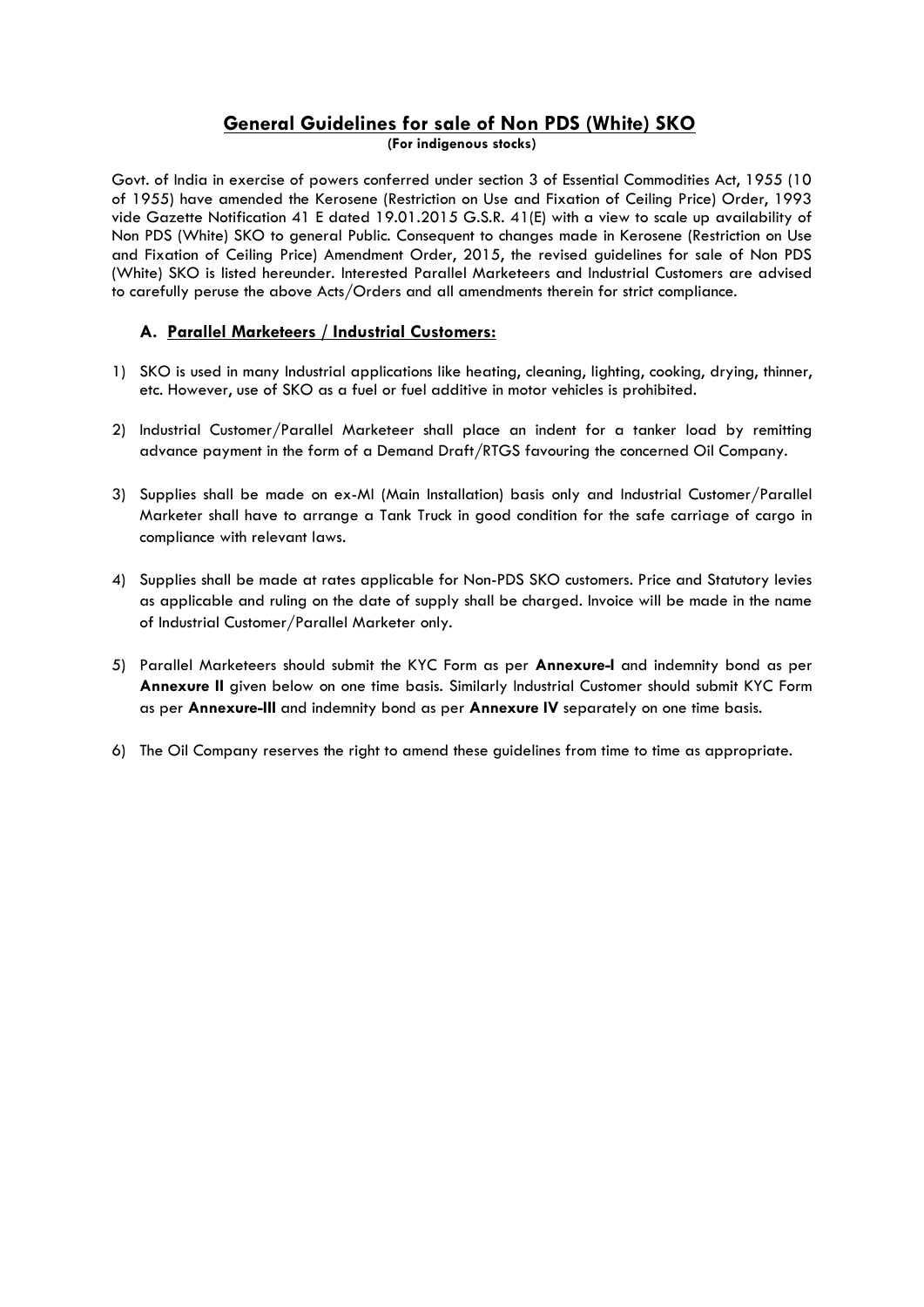# **KYC Form for Purchase of Non-PDS (White) SKO – Parallel Marketeer**

Affix Self attested Photo (Passport Size)

- 1. Applicant Status: Individual/Association of Persons/Firm/Company/Institution/Organization (Tick)
- 2. In case of Individual/Association of Persons :
- a. Name of Individual/Association of Persons
- b. Address(es)
- c. Phone numbers, email id
- d. PAN Number(s)
- e. Proof of identity given by Government Agency
- f. Proof of Address(es)
- 3. Constitution of the Firm:
- 4. Registered Office:
- 5. Location and addresses of existing Businesses:
- 6. Names and addresses of Promoters/Directors/Partners/Sole Proprietor:
- 7. Details of existing operations (Parallel Marketing of Non-PDS SKO) by Company and/or Group Companies, if any.
- 8. Details of Infrastructure for storage & handling of Non-PDS SKO & Approvals/Licenses thereof & Intimation furnished to Ministry of Petroleum and Natural Gas, New Delhi.
- 9. Details of Sales Tax (VAT/CST)/Central Excise Registration:
- 10. Approximate quantity (KL) required/Month:

I/We hereby declare that to the best of my/our knowledge and belief the particulars given above are true.

Date: \_\_\_\_\_\_\_\_\_\_\_\_\_\_\_\_\_\_\_\_\_\_\_

Place: (Signature & Stamp/Seal)

(\* Pl attach self-attested copies in respect of Items 2 (d/e/f)/3/4/5/6/7/8/9, as applicable)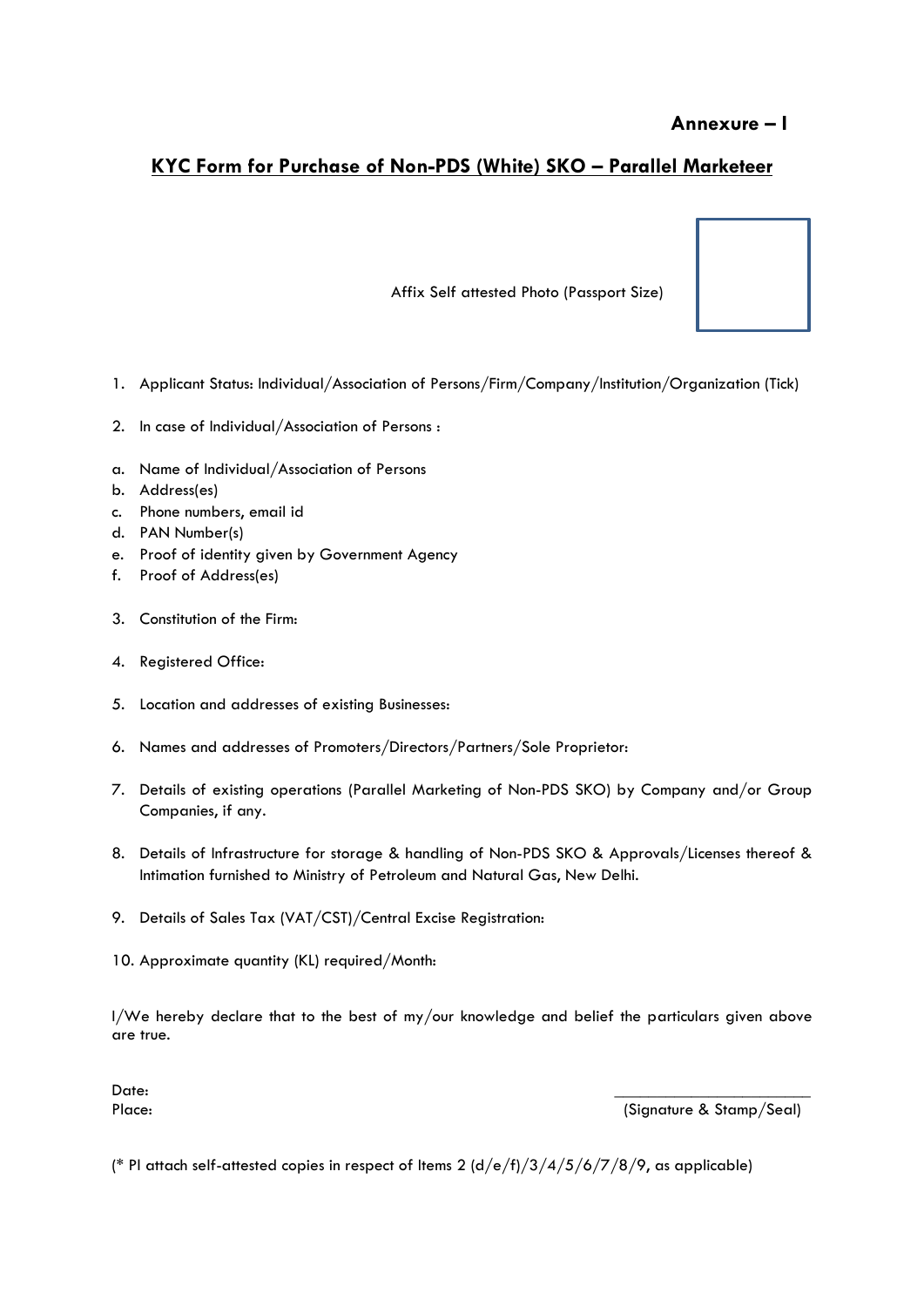### **Annexure – II**

### **Indemnity Bond**

(To be furnished in Non-judicial Stamp paper of Rs 100/- to be notarized by a Notary Public)

I/ We \_\_\_\_\_\_\_\_\_\_\_\_\_\_\_\_\_\_\_ have approached IOCL/HPCL/BPCL, \_\_\_\_\_\_\_\_\_\_\_\_\_\_\_ for release of Non- PDS SKO for the purpose of Parallel Marketing of the same.

I/We hereby confirm that:

- 1. The details provided to IOCL/HPCL/BPCL in KYC Form dated \_\_\_\_\_\_\_ are correct and true.
- 2. I/We shall be buying Non- PDS SKO from IOCL/HPCL/BPCL for Parallel Marketing of the same.
- 3. I/We meet all the requirement of SKO Control Order, 1993 and amendments thereof from time to time and all other legal/ statutory requirements for the purpose stated above.
- 4. I/We shall be supplying/selling non- PDS SKO for lawful use only.
- 5. I/We shall abide by all applicable laws and statutory norms prescribed for the above purpose and shall not violate the same in any manner.
- 6. I/We take the responsibility of quality and quantity of product delivered to the end customers since the supplies are on EX-MI basis.
- 7. In the event of any violation of law/statutory norm/guideline prescribed for the above purpose, I/we shall be held solely responsible and we indemnify IOCL/HPCL/BPCL from any implication thereof.
- 8. In case if any demand is raised on IOCL/HPCL/BPCL by anyone due to our unlawful act, we shall take over the entire demand and settle the same forthwith and fully absolve IOCL/HPCL/BPCL from such demand and consequences if any, thereof.

Date: \_\_\_\_\_\_\_\_\_\_\_\_\_\_\_\_\_\_\_\_\_\_\_

Place: (Signature & Stamp/Seal)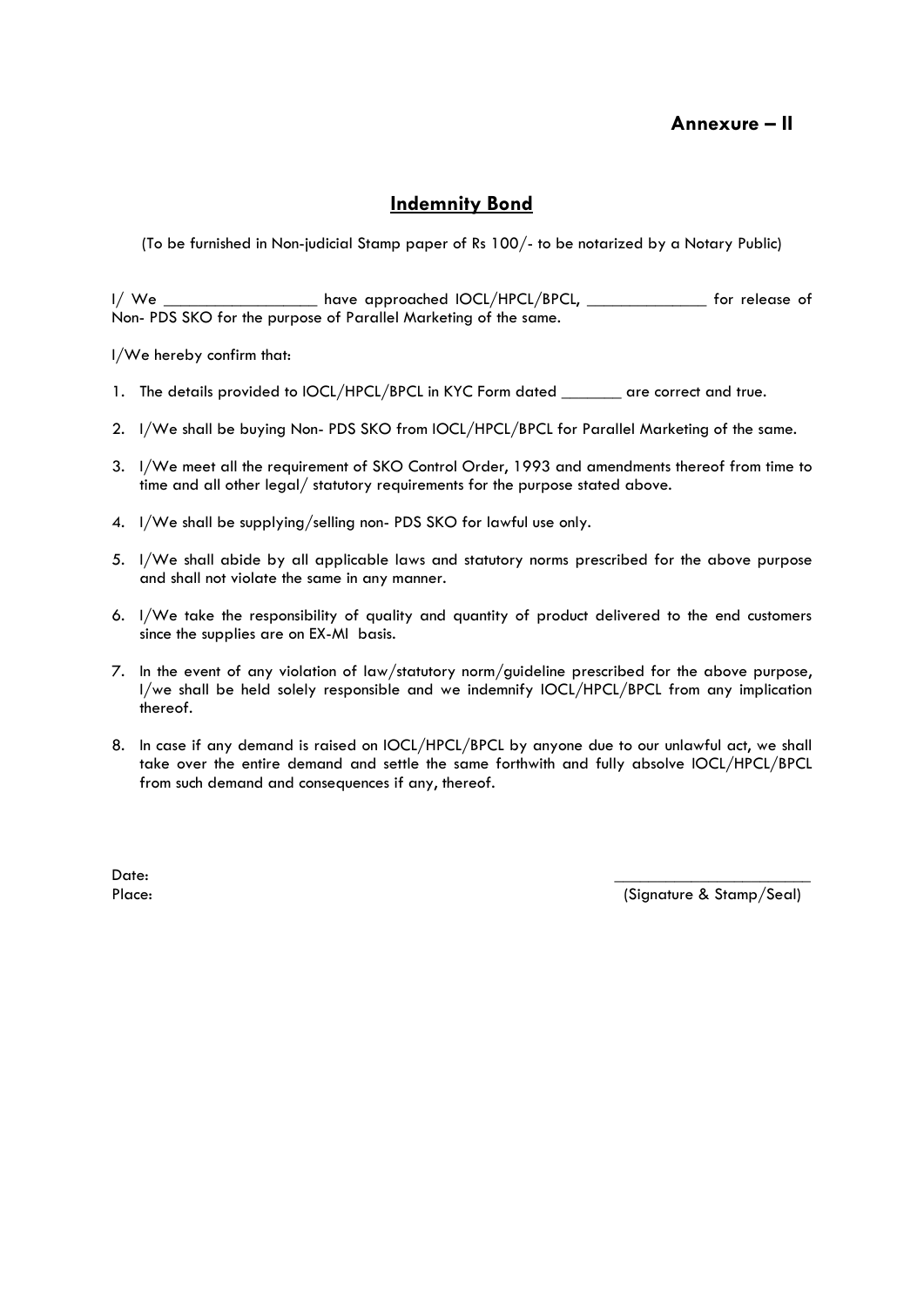# **KYC Form for Purchase of Non-PDS (White) SKO – Industrial Customer**

Affix Self attested Photo of Occupier (Passport Size) (For Non-Govt./PSU & Unlisted Companies)



- 1. Applicant Status: Govt./PSU/Private/JV/EOU/SSI/Other (Tick)
- 2. Name & Registered Office of the Firm:
- 3. Names and addresses of Promoters/Directors/Partners/Sole Proprietor:
- 4. Plant/Unit Location:
- a. Name of the Occupier/Plant Manager
- b. Address (Office & Residence)
- c. Phone numbers (Office & Residence)
- d. E-mail id (Official)
- e. PAN Number
- f. Proof of identity given by Government Agency
- g. Proof of Address
- 5. Type of Industry:
- 6. Manufacturing activity:
- 7. Purpose (end use) for which SKO is required:
- 8. Details of Infrastructure for storage & handling of Non-PDS SKO & Approvals/Licenses thereof:
- 9. Details of Sales Tax (VAT/CST)/Central Excise Registration:
- 10. Approximate quantity (KL) required/Month:

I/We hereby declare that to the best of my/our knowledge and belief the particulars given above are true. I/We hereby declare and undertake that SKO purchased from IOCL/HPCL/BPCL shall be used only for end use stated above.

Date: \_\_\_\_\_\_\_\_\_\_\_\_\_\_\_\_\_\_\_\_\_\_\_

Place: (Signature & Stamp/Seal)

(\* Pl attach self-attested copies in respect of Items  $1/2/3/4$  (a,b,e,f,g)/8/9, as applicable)